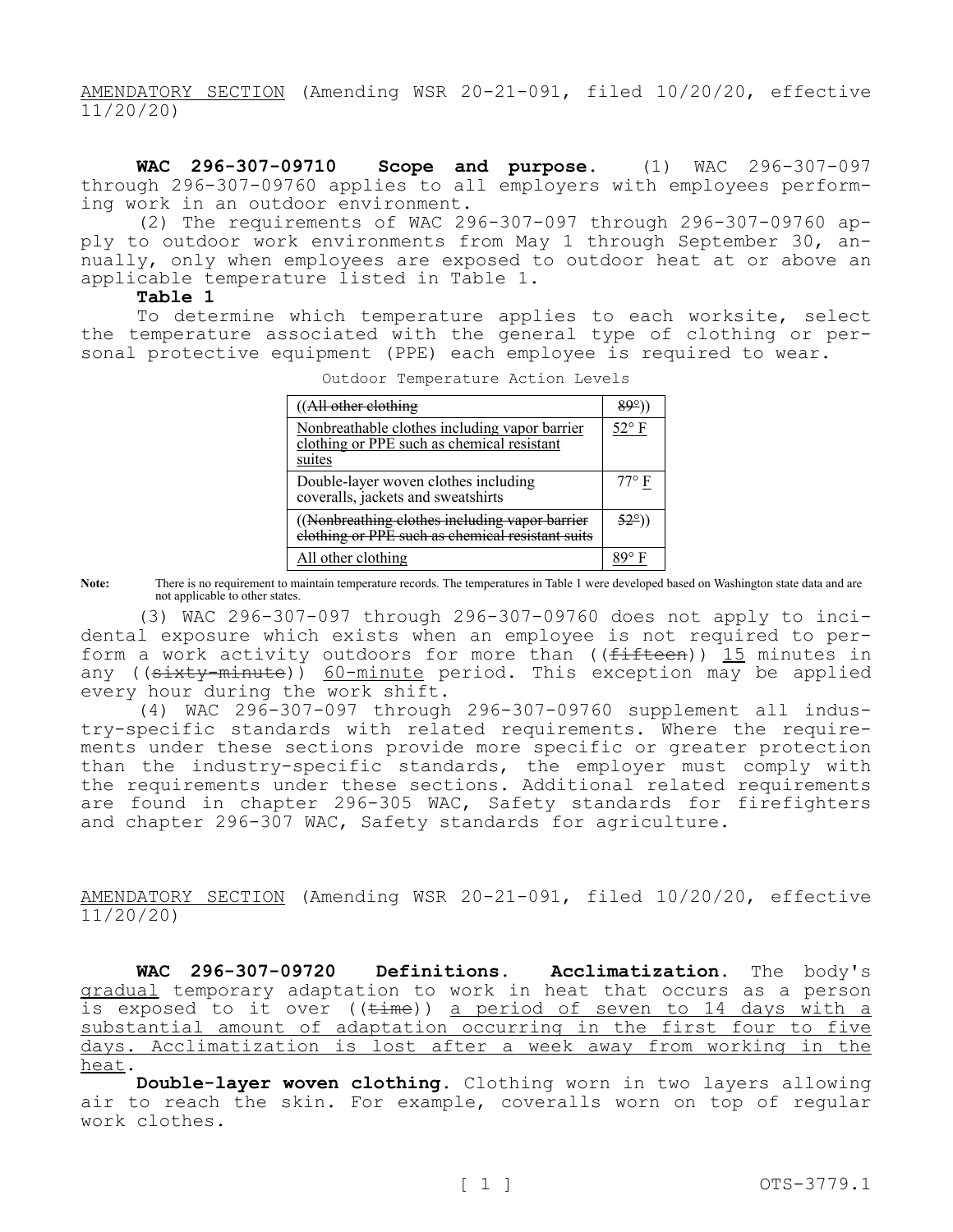**Drinking water.** Potable water that is suitable to drink and suitably cool in temperature. Drinking water packaged as a consumer product and electrolyte-replenishing beverages (i.e., sports drinks) that do not contain caffeine are acceptable.

**Engineering controls.** The use of devices to reduce exposure and aid cooling (i.e., air conditioning).

**Environmental factors for heat-related illness.** Working conditions that increase susceptibility for heat-related illness such as air temperature, relative humidity, radiant heat from the sun and other sources, conductive heat sources such as the ground, air movement, workload (i.e., ((heavy, medium, or low)) light, moderate, or heavy) and duration, and personal protective equipment and clothing worn by employees. Measurement of environmental factors is not required by WAC 296-307-097.

**Heat-related illness.** A medical condition resulting from the body's inability to cope with a particular heat load, and includes, but is not limited to, heat cramps, heat rash, heat exhaustion, fainting, and heat stroke.

**Outdoor environment.** An environment where work activities are conducted outside. Work environments such as inside vehicle cabs, sheds, and tents or other structures may be considered an outdoor environment if the environmental factors affecting temperature are not managed by engineering controls. Construction activity is considered to be work in an indoor environment when performed inside a structure after the outside walls and roof are erected.

**Shade.** A blockage of direct sunlight. One indicator that blockage is sufficient is when objects do not cast a shadow in the area of blocked sunlight. Shade is not adequate when heat in the area of shade defeats the purpose of shade, which is to allow the body to cool. For example, a car sitting in the sun does not provide acceptable shade to a person inside it, unless the car is running with air conditioning. Shade may be provided by any natural or artificial means that does not expose employees to unsafe or unhealthy conditions and that does not deter or discourage access or use.

**Vapor barrier clothing.** Clothing that significantly inhibits or completely prevents sweat produced by the body from evaporating into the outside air. Such clothing includes encapsulating suits, various forms of chemical resistant suits used for PPE, and other forms of ((nonbreathing)) nonbreathable clothing.

AMENDATORY SECTION (Amending WSR 09-07-098, filed 3/18/09, effective 5/1/09)

**WAC 296-307-09730 Employer and employee responsibility.** (1) Employers of employees exposed at or above temperatures listed in WAC 296-307-09710(2) Table 1 must:

(a) Address their outdoor heat exposure safety program in their written accident prevention program (APP);  $((and))$ 

(b) Encourage employees to frequently consume water or other acceptable beverages to ensure hydration; and

(c) Encourage and allow employees to take a preventative cooldown rest period when they feel the need to do so to protect themselves from overheating using sufficient means to reduce body temperature such as shade or other equally or more effective means. The pre-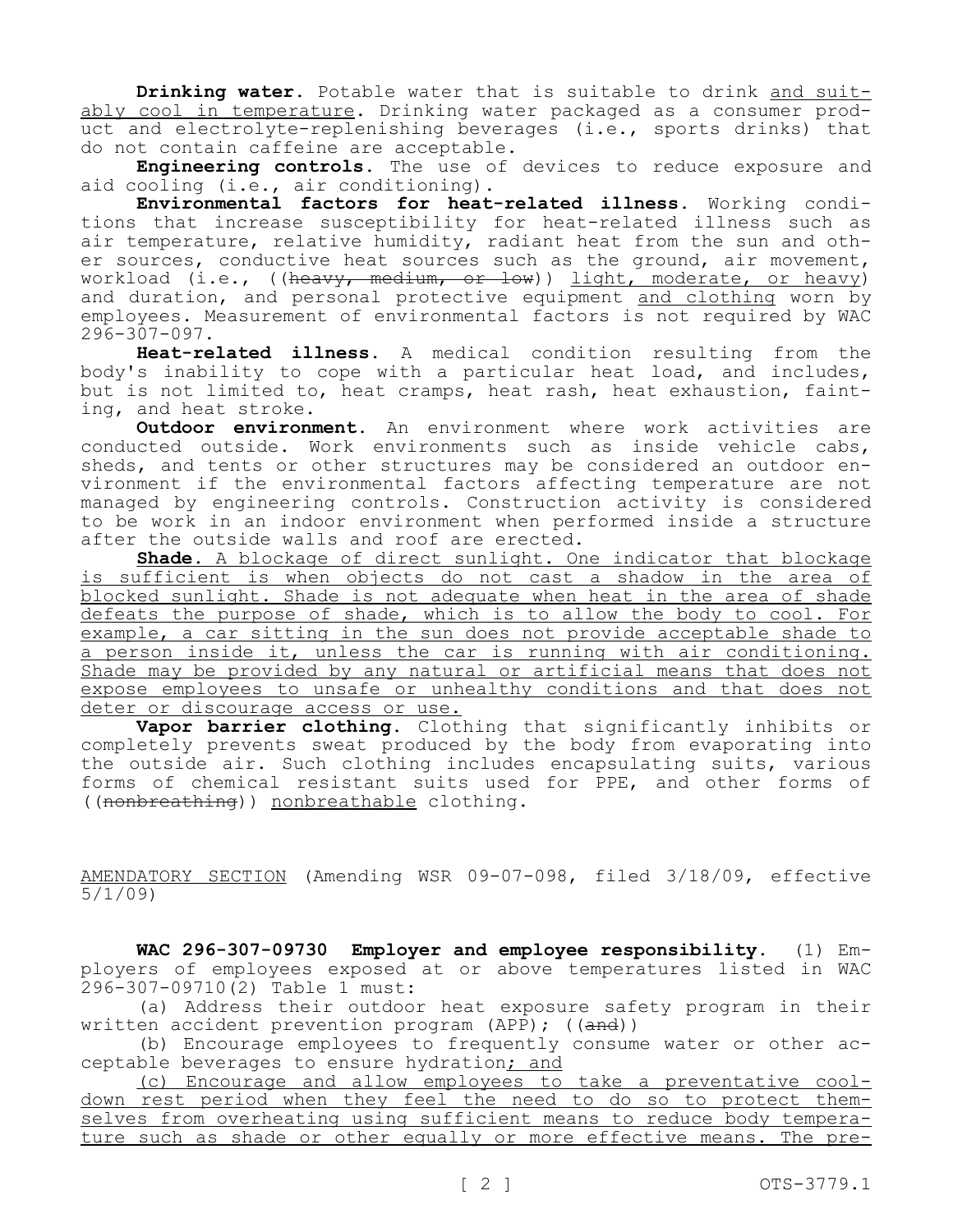ventative cool-down rest period must be paid unless taken during a meal period. If an employee is showing signs or symptoms of heat-related illness during the cool-down rest period, the employer must comply with requirements under WAC 296-307-09750.

(2) Employees are responsible for monitoring their own personal factors for heat-related illness including consumption of water or other acceptable beverages to ensure hydration.

## NEW SECTION

**WAC 296-307-09735 Access to shade.** (1) The employer must provide and maintain one or more areas with shade at all times while employees are present that are either open to the air or provided with ventilation or cooling, and not adjoining a radiant heat source such as machinery or a concrete structure. The shade must be located as close as practicable to the areas where employees are working.

(2) The employer must ensure the amount of shade present is at least enough to accommodate the number of employees on a meal or rest period, so that they can sit in a normal posture fully in the shade.

(3) In lieu of shade, employers may use other means to reduce body temperature if they can demonstrate such means are equally or more effective than shade.

**Note:** Some alternatives to shade may include the provision of misting stations, cooling vests, and air-conditioned areas.

AMENDATORY SECTION (Amending WSR 09-07-098, filed 3/18/09, effective 5/1/09)

**WAC 296-307-09740 Drinking water.** (1) Keeping workers hydrated in a hot outdoor environment requires that more water be provided than at other times of the year. Federal OSHA and research indicate that employers should be prepared to supply at least one quart of drinking water per employee per hour. When employee exposure is at or above an applicable temperature listed in WAC 296-307-09710(2) Table 1:

(a) Employers must ensure that a sufficient quantity of suitably cool drinking water is readily accessible to employees at all times; and

(b) Employers must ensure that all employees have the opportunity to drink at least one quart of drinking water per hour.

(2) Employers are not required to supply the entire quantity of drinking water needed to be supplied for all employees on a full shift at the beginning of the shift. Employers may begin the shift with smaller quantities of drinking water if effective procedures are established for replenishment during the shift.

## NEW SECTION

**WAC 296-307-09745 Acclimatization.** Employees who are newly assigned to working at or above the temperatures listed in WAC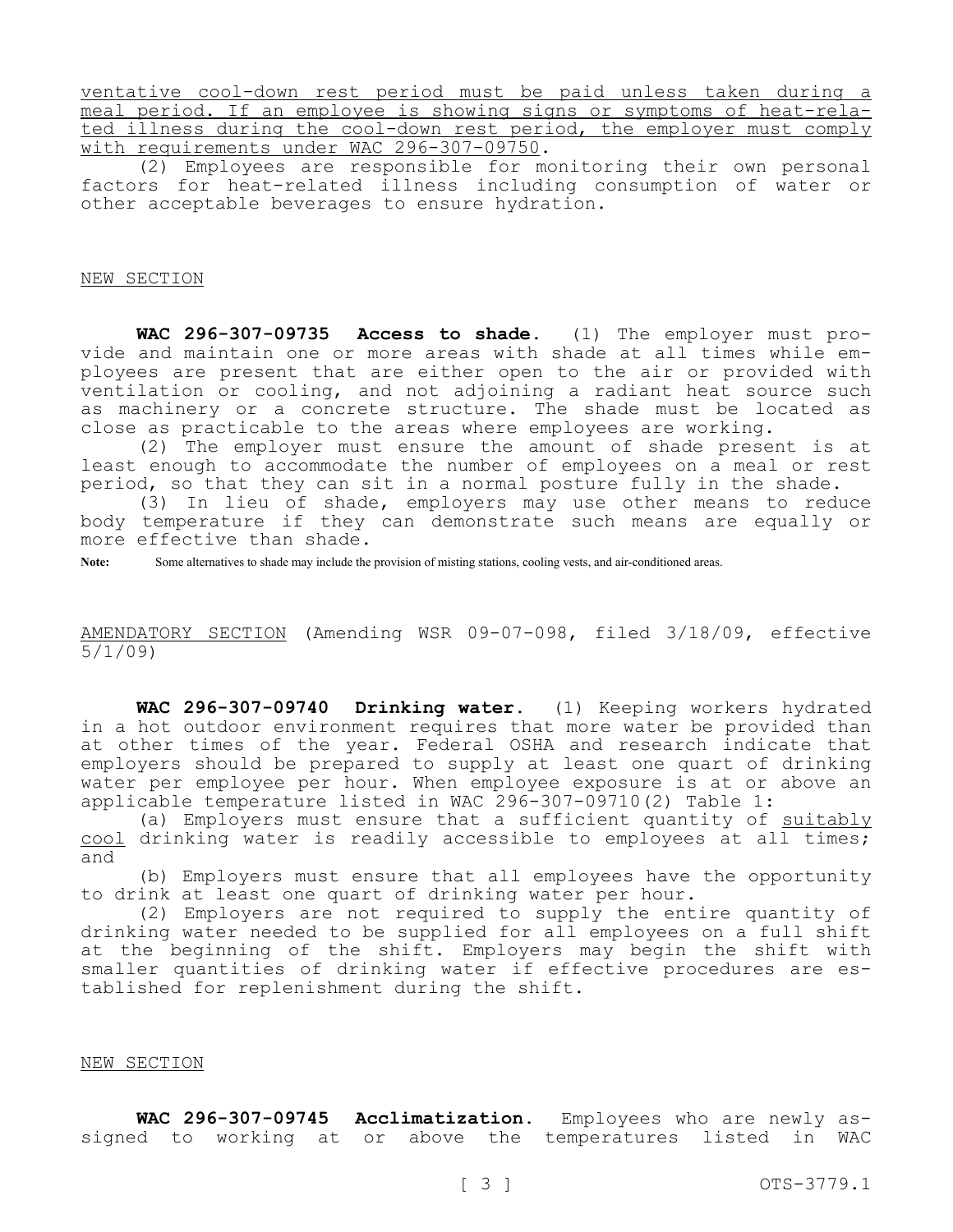296-307-09710(2) Table 1 must be closely observed by a supervisor or designee for the first 14 days of work by implementing one or more of the monitoring options under WAC 296-307-09755(3).

Note: When temperatures are at or exceed 89 degrees Fahrenheit, the requirements under WAC 296-307-09755(3) will meet the requirements of this section.

NEW SECTION

**WAC 296-307-09755 Additional requirements when outdoor temperatures meet or exceed 89 degrees Fahrenheit.** (1) The employer must ensure that employees take mandatory cool-down rest periods of at least 10 minutes every two hours. The mandatory cool-down rest period may be provided concurrently with any meal or rest period required under WAC 296-126-092 and must be paid unless taken during a meal period.

(2) Ensure that effective communication by voice, observation, or electronic means is maintained so that employees at the work site and their supervisor can contact each other when necessary. An electronic device, such as a cellular phone or text messaging device, may be used for this purpose only if the reception in the area is reliable.

(3) Effectively observe employees for signs and symptoms of heatrelated illness by implementing one or more of the following:

(a) Regular communication with employees such as by radio or cellular phone; or

(b) A mandatory buddy system; or

(c) Other effective means of observation.

AMENDATORY SECTION (Amending WSR 09-07-098, filed 3/18/09, effective 5/1/09)

**WAC 296-307-09760 Information and training.** All training must be provided to employees and supervisors, in a language the employee or supervisor understands, prior to outdoor work which exceeds a temperature listed in WAC 296-307-09710(2) Table 1, and at least annually thereafter.

(1) Employee training. Effective training on the following topics must be provided to all employees who may be exposed to outdoor heat at or above the temperatures listed in WAC 296-307-09710(2) Table 1:

(a) The environmental factors that contribute to the risk of heat-related illness;

(b) General awareness of personal factors that may increase susceptibility to heat-related illness including, but not limited to, an individual's age, degree of acclimatization, medical conditions, drinking water consumption, alcohol use, caffeine use, nicotine use, and use of medications that affect the body's responses to heat. This information is for the employee's personal use;

(c) The importance of removing heat-retaining personal protective equipment and clothing such as nonbreathable chemical resistant clothing during all breaks;

(d) The importance of frequent consumption of small quantities of drinking water or other acceptable beverages;